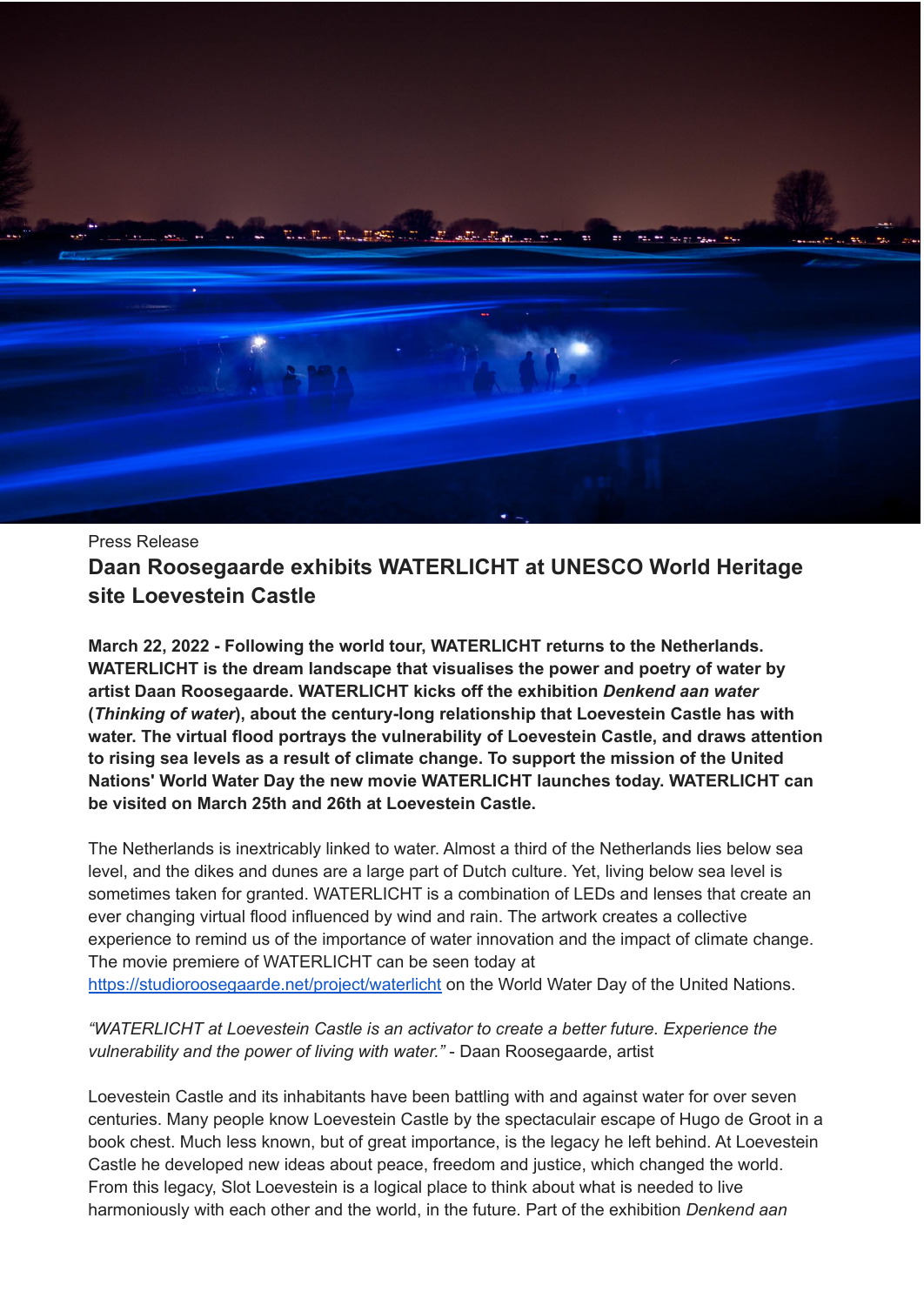*water* at Loevestein Castle is that the nearby river Maas should have the right to be clean and can flow freely. This is important for the present and future generations.

Discover more about the danger and the potential of water, and listen to the WATERLICHT podcast at [www.waterlichtradio.com](http://www.waterlichtradio.com) featuring stories by Daan Roosegaarde (artist), Kathleen Ferrier (Chairperson of the Netherlands Commission for Unesco), Jessica den Outer (specialist in the field of the rights of nature), Susan Lammers (Managing Director of the Cultural Heritage Agency of the Netherlands) and Henk Ovink (Special Envoy for International Water Affairs). Henk Ovink states: "*More than 2 billion people have no access to clean water, we need to appreciate it more. With WATERLICHT we celebrate water at Loevestein Castle, and show its beauty."*

WATERLICHT is the winner of IESNYC Lumen Award New York 2020, Global Future Design Award 2019, LIT 2017 Lighting Designer of the Year USA and The Best Lighting Environment Design China. The movie of WATERLICHT was made in collaboration with Media.Monks, directed by Jan Kooyman.

## **Visitors information:**

Loevestein 1, 5307 TG Poederoijen, the Netherlands T: +31 183 44 71 71 Date: March 25th and 26th, 19:00 - 00:00 CET Reserve your free tickets with a timeslot at: <https://www.eventbrite.nl/e/registratie-waterlicht-232053988727> Tickets are limited due to the high interest of visitors, and out of respect for the surrounding nature.

## **About Studio Roosegaarde**

As a social design lab, Dutch designer and innovator Daan Roosegaarde and his team connect people and technology in designs that improve daily life in urban environments and spark the imagination. The studio has won numerous international design awards. Internationally acclaimed works include [WATERLICHT](https://www.studioroosegaarde.net/project/waterlicht) (a virtual flood showing the power of water), [SMOG](https://www.studioroosegaarde.net/project/smog-free-tower) FREE [PROJECT](https://www.studioroosegaarde.net/project/smog-free-tower) (the world's first largest outdoor air purifier which turns smog into jewellery), [SMART](https://www.studioroosegaarde.net/project/smart-highway) [HIGHWAY](https://www.studioroosegaarde.net/project/smart-highway) (roads that charge throughout the day and glow at night), SPACE [WASTE](https://www.studioroosegaarde.net/project/space-waste-lab) LAB (visualising and up-cycling space waste) and [URBAN](https://studioroosegaarde.net/project/urban-sun) SUN (cleans public spaces of the coronavirus). <https://www.studioroosegaarde.net>

/////////// Not for publication:

**Contact press:** Studio Roosegaarde T: +31 (0)10 30 70 909 E: p[r@studioroosegaarde.net](mailto:annabella@studioroosegaarde.net) Pressroom high-res images and movie: <https://pressroom.studioroosegaarde.net/>